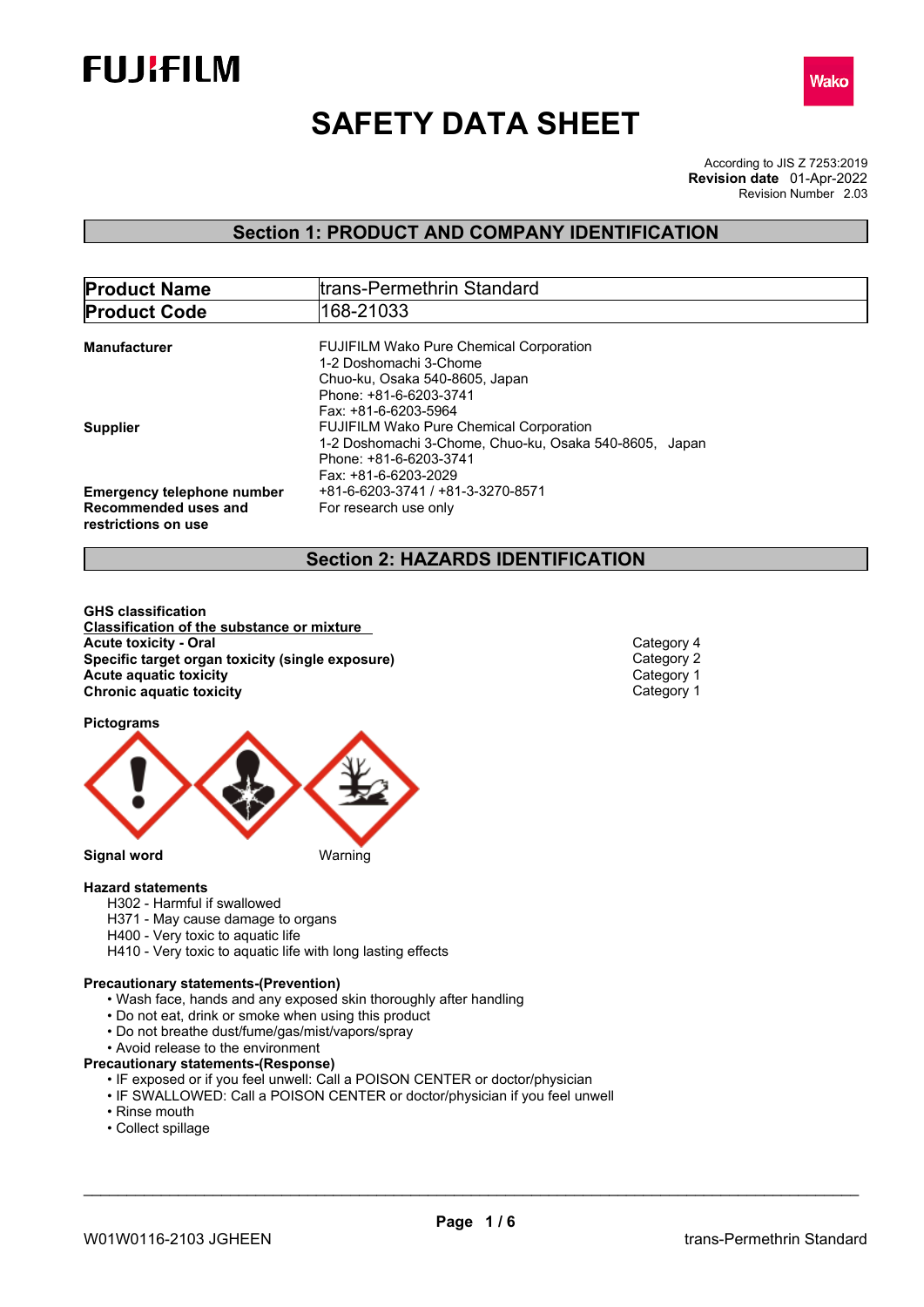## **Precautionary statements-(Storage)**

• Store locked up

**Precautionary statements-(Disposal)**

• Dispose of contents/container to an approved waste disposal plant

#### **Others**

**Other hazards** Not available

## **Section 3: COMPOSITION/INFORMATION ON INGREDIENTS**

**Single Substance or Mixture** Substance

#### **Formula** C21H20Cl2O3

| <b>Chemical Name</b> | Weight-% | <b>Molecular weight</b> | <b>ENCS</b>                            | <b>ISHL No.</b> | <b>CAS RN</b> |
|----------------------|----------|-------------------------|----------------------------------------|-----------------|---------------|
| trans-Permethrin     | 98.0     | 391.29                  | 3-4010                                 | $\sim$          | 61949-77-7    |
| Note on ISHL<br>' No | the      | : table                 | e means announced chemical substances. |                 |               |

**Impurities and/or Additives:** Not applicable

## **Section 4: FIRST AID MEASURES**

#### **Inhalation**

Remove to fresh air. If symptoms persist, call a physician.

#### **Skin contact**

Wash off immediately with soap and plenty of water. If symptoms persist, call a physician. **Eye contact**

#### IF IN EYES: Rinse cautiously with water for several minutes. Remove contact lenses, if present and easy to do. Continue

rinsing. Immediate medical attention is required.

#### **Ingestion**

Rinse mouth. Never give anything by mouth to an unconscious person. Call a physician or poison control center immediately. Do not induce vomiting without medical advice.

#### **Protection of first-aiders**

Use personal protective equipment as required.

## **Section 5: FIRE FIGHTING MEASURES**

#### **Suitable extinguishing media**

Water spray (fog), Carbon dioxide (CO2), Foam, Extinguishing powder, Sand

**Unsuitable extinguishing media**

No information available

#### **Specific hazards arising from the chemical product**

Thermal decomposition can lead to release of irritating and toxic gases and vapors.

#### **Special extinguishing method**

No information available

#### **Special protective actions for**

#### **fire-fighters**

Use personal protective equipment as required.Firefighters should wear self-contained breathing apparatus and full firefighting turnout gear.

## **Section 6: ACCIDENTAL RELEASE MEASURES**

#### **Personal precautions, protective equipment and emergency procedures**

For indoor, provide adequate ventilation process until the end of working. Deny unnecessary entry other than the people involved by, for example, using a rope. While working, wear appropriate protective equipments to avoid adhering it on skin, or inhaling the gas. Work from windward, and retract the people downwind.

#### **Environmental precautions**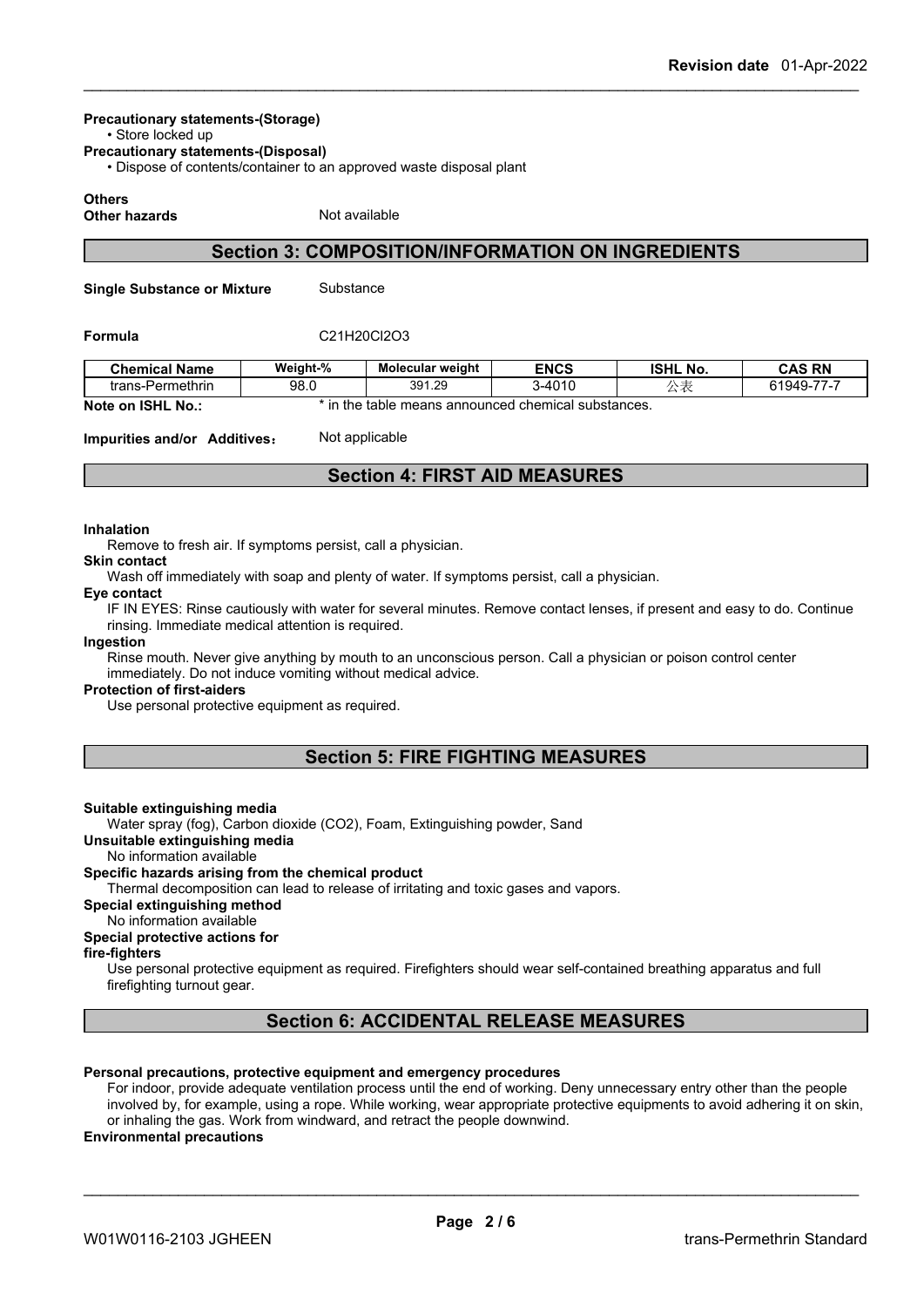To be careful not discharged to the environment without being properly handled waste water contaminated. **Methods and materials for contaminent and methods and materials for cleaning up**

Absorb dry sand, earth, sawdust and the waste. Collect empty container that can be sealed.

#### **Recoverly, neutralization**

#### No information available

#### **Secondary disaster prevention measures**

Clean contaminated objects and areas thoroughly observing environmental regulations.

## **Section 7: HANDLING AND STORAGE**

#### **Handling**

**Technical measures**

Avoid contact with strong oxidizing agents. Use with local exhaust ventilation.

#### **Precautions**

Do not rough handling containers, such as upsetting, falling, giving a shock, and dragging Prevent leakage, overflow, and scattering. Not to generate steam and dust in vain. Seal the container after use. After handling, wash hands and face, and then gargle In places other than those specified, should not be smoking or eating and drinking Should not be brought contaminated protective equipment and gloves to rest stops Deny unnecessary entry of non-emergency personnel to the handling area

#### **Safety handling precautions**

Avoid contact with skin, eyes or clothing. Use personal protective equipment as required.

#### **Storage**

| Safe storage conditions   |                                                                                           |
|---------------------------|-------------------------------------------------------------------------------------------|
| <b>Storage conditions</b> | Keep container protect from light tightly closed. Store in a cool (2-10 °C) place. Packed |
|                           | with an inert gas.                                                                        |
| Safe packaging material   | Glass                                                                                     |
| Incompatible substances   | Strong oxidizing agents                                                                   |
|                           |                                                                                           |

## **Section 8: EXPOSURE CONTROLS/PERSONAL PROTECTION**

#### **Engineering controls**

In case of indoor workplace, seal the source or use a local exhaust system. Provide the safety shower facility, and handand eye-wash facility. And display their position clearly.

**Exposure limits** This product, as supplied, does not contain any hazardous materials with occupational exposure limits established by the region specific regulatory bodies.

#### **Personal protective equipment**

**Respiratory protection** Dust mask **Hand protection** Protection gloves **Eye protection** protective eyeglasses or chemical safety goggles **Skin and body protection** Long-sleeved work clothes

#### **General hygiene considerations**

Handle in accordance with good industrial hygiene and safety practice.

## **Section 9: PHYSICAL AND CHEMICAL PROPERTIES**

#### **Form**

**Color Color Color Color Color Color Color Color Color Color Color Color Color Color Color Color Color Color Color Color Color Color Color Color Color Color Color Color Turbidity Clear ( upon melting ) Turbidity Clear ( upon melting ) Appearance Appearance powder or mass**, liquid **Odor powder or mass** , liquid **Odor Melting point/freezing point Boiling point, initial boiling point and boiling range** no data available **Flammability**<br> **Evaporation rate:**<br> **Evaporation rate:**<br> **Evaporation rate: Evaporation rate:** no data available **Flammability** (solid, gas): **Upper/lower flammability or explosive limits**

no data available<br>44 - 48 °C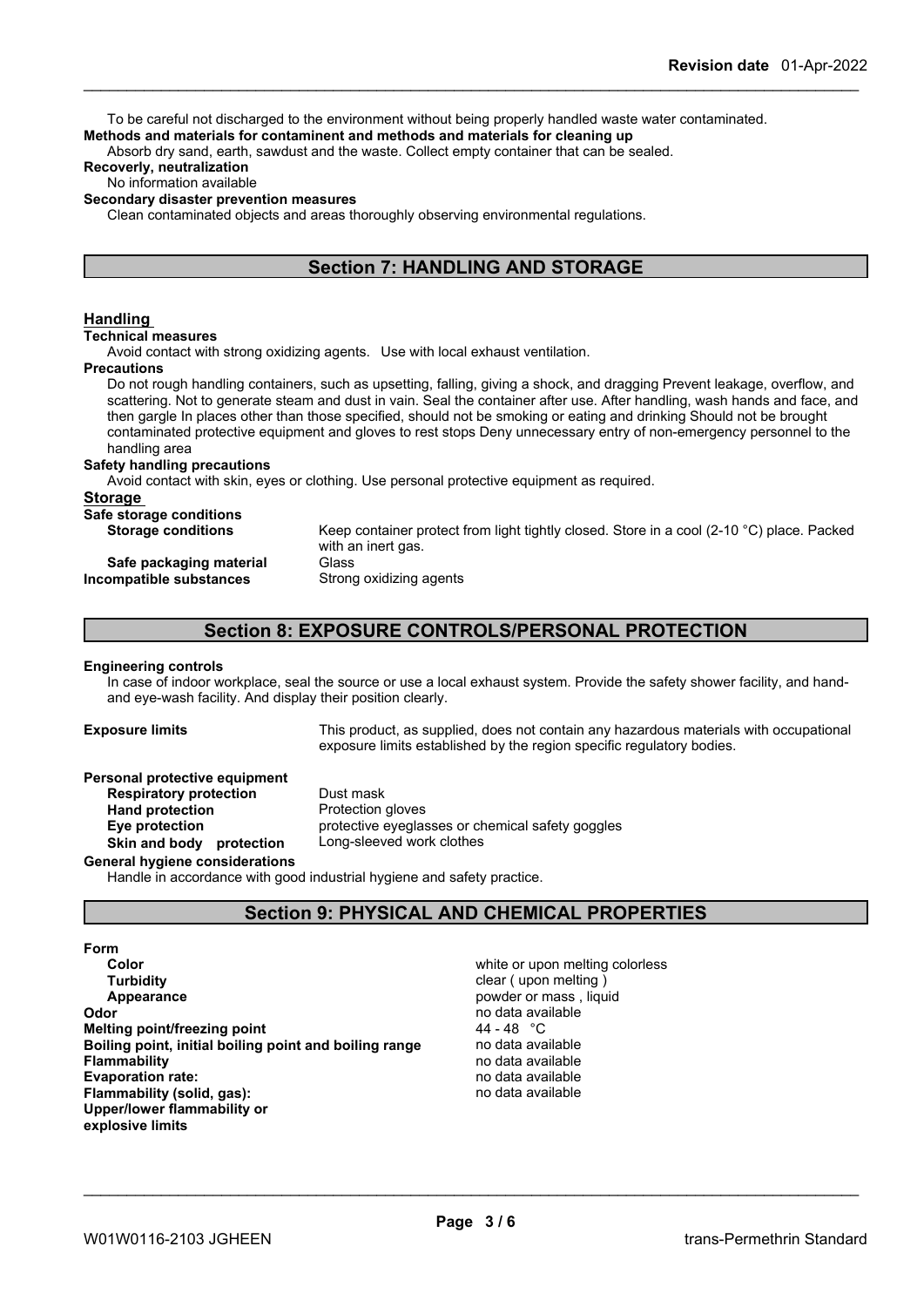- **Upper**: **no data available Lower**: **Contract and Contract and Contract available** contract and contract and contract available **Flash point point** *point point point point point point point point point point point point point point point point point point point point* **Auto-ignition temperature:** no data available **Decomposition temperature:**<br> **pH** no data available<br>
no data available **Viscosity (coefficient of viscosity)** no data available<br> **Dynamic viscosity no data available Dynamic viscosity**<br>Solubilities **n-Octanol/water partition coefficient:(log Pow)** no data available **Vapour pressure**<br> **Specific Gravity / Relative density**<br> **Specific Gravity / Relative density**<br> **Property** and the notata available **Specific Gravity / Relative density Vapour density**<br> **Particle characteristics**<br> **Particle characteristics**<br> **Particle characteristics Particle characteristics** 
	- **pH** no data available acetone : soluble . water : practically insoluble, or insoluble .

## **Section 10: STABILITY AND REACTIVITY**

#### **Stability**

**Reactivity** no data available<br> **Chemical stability** May be altered by May be altered by light. **Hazardous reactions** None under normal processing **Conditions to avoid** Extremes of temperature and direct sunlight **Incompatible materials** Strong oxidizing agents **Hazardous decomposition products** Carbon monooxide (CO), Carbon dioxide (CO2), Halides

## **Section 11: TOXICOLOGICAL INFORMATION**

**Acute toxicity Acute toxicity hotal Acute toxicity hotal hotal hotal hotal hotal hotal hotal hotal hotal hotal hotal hotal hotal hotal hotal hotal hotal hotal hotal hotal** 

**Skin irritation/corrosion no data available Serious eye damage/ irritation by a strategier of the serious eye damage/ irritation Respiratory or skin sensitization** no data available **Reproductive cell mutagenicity no data available Carcinogenicity**

| <b>Chemical Name</b>           | <b>NTP</b> | <b>IARC</b>       | <b>ACGIH</b> | <b>JSOH</b> (Japan) |
|--------------------------------|------------|-------------------|--------------|---------------------|
| trans-Permethrin<br>61949-77-7 |            | Group 3           |              |                     |
| <b>Reproductive toxicity</b>   |            | no data available |              |                     |
| <b>STOT-single exposure</b>    |            | no data available |              |                     |
| <b>STOT-repeated exposure</b>  |            | no data available |              |                     |
| <b>Aspiration hazard</b>       |            | no data available |              |                     |

## **Section 12: ECOLOGICAL INFORMATION**

| <b>Ecotoxicity</b>            | No information available |
|-------------------------------|--------------------------|
| Other data                    | no data available        |
| Persistence and degradability | No information available |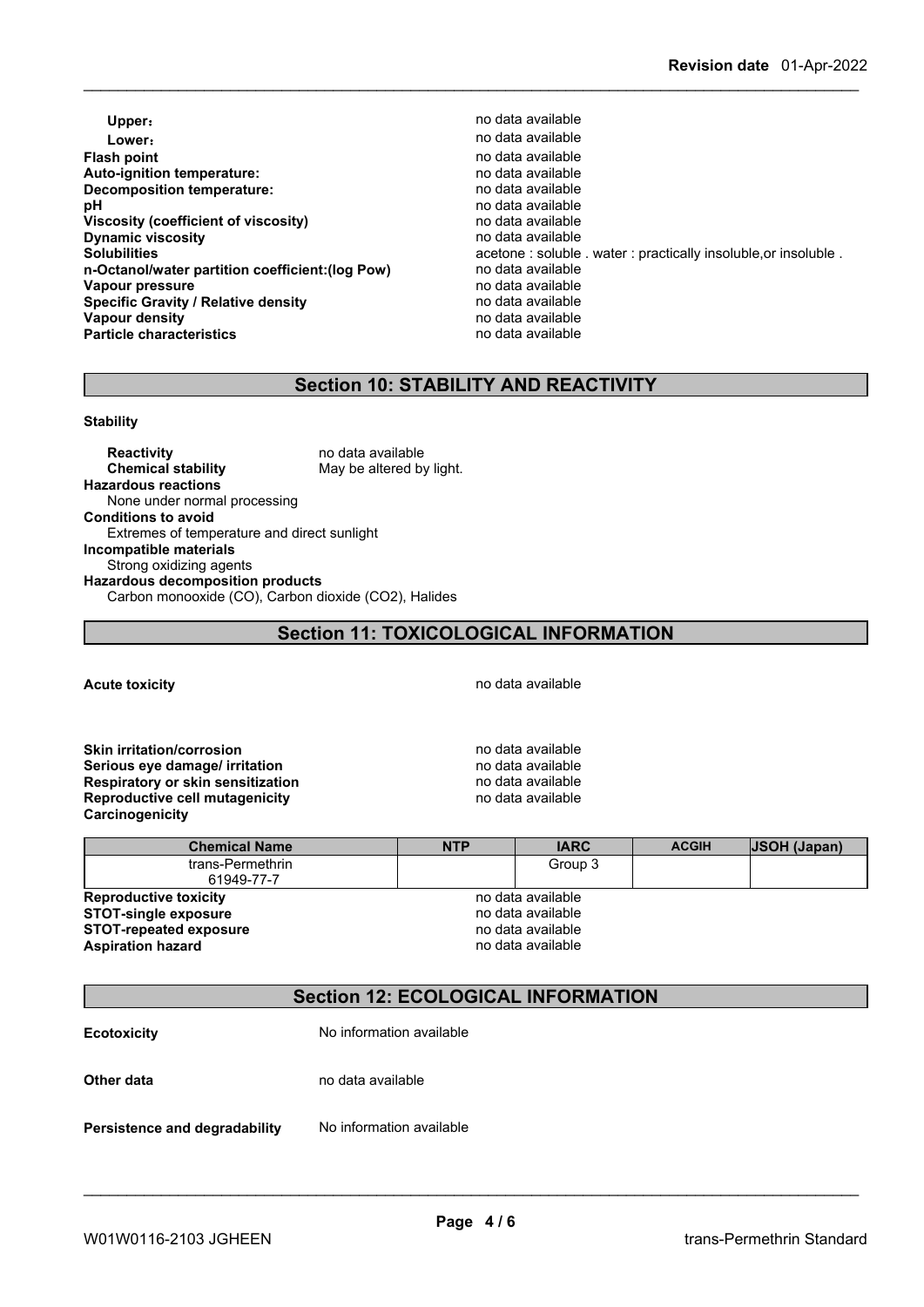## **Bioaccumulative potential** No information available<br> **Mobility in soil** No information available **Hazard** to the ozone layer

No information available<br>No information available

## **Section 13: DISPOSAL CONSIDERATIONS**

#### **Waste from residues**

Disposal should be in accordance with applicable regional, national and local laws and regulations. **Contaminated container and contaminated packaging**

Disposal should be in accordance with applicable regional, national and local laws and regulations.

### **Section 14: TRANSPORT INFORMATION**

| <b>ADR/RID</b>                   |                                                                       |
|----------------------------------|-----------------------------------------------------------------------|
| <b>UN number</b>                 | <b>UN3077</b>                                                         |
| Proper shipping name:            | Environmentally hazardous substance, solid, n.o.s. (trans-Permethrin) |
| <b>UN classfication</b>          | 9                                                                     |
| <b>Subsidiary hazard class</b>   |                                                                       |
| Packing group                    | Ш                                                                     |
| <b>Marine pollutant</b>          | Yes                                                                   |
| <b>IMDG</b>                      |                                                                       |
| <b>UN number</b>                 | <b>UN3077</b>                                                         |
| Proper shipping name:            | Environmentally hazardous substance, solid, n.o.s. (trans-Permethrin) |
| <b>UN classfication</b>          | 9                                                                     |
| <b>Subsidiary hazard class</b>   |                                                                       |
| Packing group                    | Ш                                                                     |
| <b>Marine pollutant (Sea)</b>    | Yes                                                                   |
| Transport in bulk according to   | No information available                                              |
| Annex II of MARPOL 73/78 and     |                                                                       |
| the <b>IBC</b> Code              |                                                                       |
| <b>IATA</b>                      |                                                                       |
| UN number                        | <b>UN3077</b>                                                         |
| Proper shipping name:            | Environmentally hazardous substance, solid, n.o.s. (trans-Permethrin) |
| <b>UN classfication</b>          | 9                                                                     |
| <b>Subsidiary hazard class</b>   |                                                                       |
| Packing group                    | Ш                                                                     |
| <b>Environmentally Hazardous</b> | Yes                                                                   |
| <b>Substance</b>                 |                                                                       |

## **Section 15: REGULATORY INFORMATION**

| International Inventories                       |                                                                                        |
|-------------------------------------------------|----------------------------------------------------------------------------------------|
| <b>EINECS/ELINCS</b>                            | Listed                                                                                 |
| TSCA                                            |                                                                                        |
|                                                 |                                                                                        |
| Japanese regulations                            |                                                                                        |
| <b>Fire Service Act</b>                         | Not applicable                                                                         |
| <b>Poisonous and Deleterious</b>                | Not applicable                                                                         |
| <b>Substances Control Law</b>                   |                                                                                        |
| Industrial Safety and Health Act Not applicable |                                                                                        |
| <b>Regulations for the carriage</b>             | Noxious Substances (Ordinance Art.3, Ministry of Transportation Ordinance Regarding    |
| and storage of dangerous                        | Transport by Ship and Storage, Attached Table 1)                                       |
| goods in ship                                   |                                                                                        |
| <b>Civil Aeronautics Law</b>                    | Misellaneous Dangerous Substances and Articles (Ordinance Art. 194, MITL Nortification |
|                                                 | for Air Transportation of Explosives etc., Attached Table 1)                           |
| <b>Pollutant Release and Transfer Class 1</b>   |                                                                                        |
| <b>Register Law</b>                             |                                                                                        |
| $(-2023.3.31)$                                  |                                                                                        |
| Class 1 - No.                                   | 350                                                                                    |
| <b>Pollutant Release and Transfer</b>           | Class 1                                                                                |
|                                                 |                                                                                        |